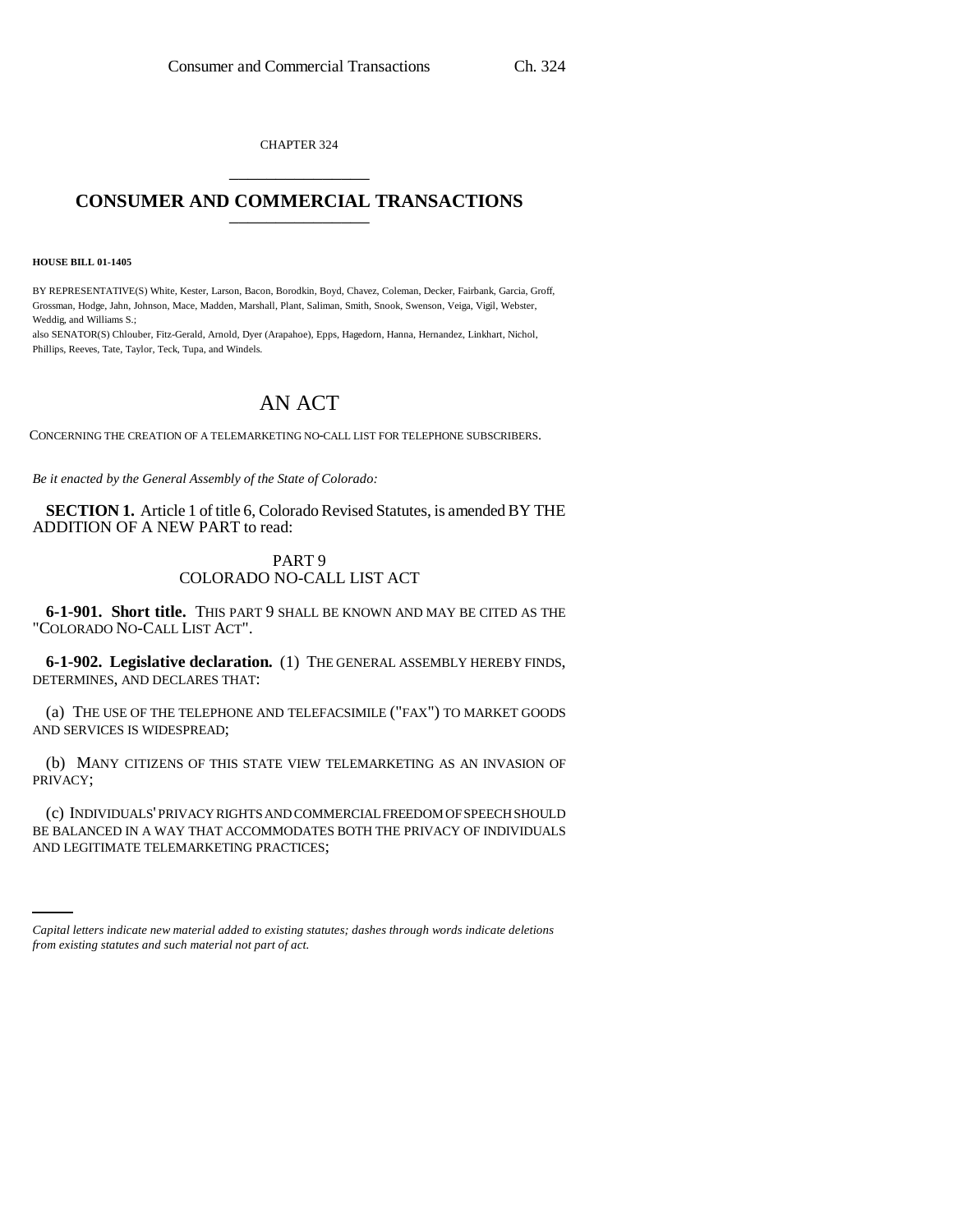Ch. 324 Consumer and Commercial Transactions

(d) ALTHOUGH CHARITABLE AND POLITICAL ORGANIZATIONS ARE EXEMPT FROM THE PROVISIONS OF THIS PART 9 BECAUSE OF CONSIDERATIONS OF FREEDOM OF SPEECH, THE GENERAL ASSEMBLY ENCOURAGES SUCH ORGANIZATIONS TO VOLUNTARILY COMPLY WITH THIS PART 9 WHEN POSSIBLE; AND

(e) IT IS IN THE PUBLIC INTEREST TO ESTABLISH A MECHANISM UNDER WHICH THE INDIVIDUAL CITIZENS OF THIS STATE CAN DECIDE WHETHER OR NOT TO RECEIVE TELEPHONE SOLICITATIONS BY PHONE OR FAX.

**6-1-903. Definitions.** AS USED IN THIS PART 9, UNLESS THE CONTEXT OTHERWISE REQUIRES:

(1) "CALLER IDENTIFICATION SERVICE" MEANS A TYPE OF TELEPHONE SERVICE THAT PERMITS TELEPHONE SUBSCRIBERS TO SEE THE TELEPHONE NUMBER OF INCOMING TELEPHONE CALLS.

(2) "COLORADO NO-CALL LIST" MEANS THE DATABASE OF COLORADO RESIDENTIAL SUBSCRIBERS THAT HAVE GIVEN NOTICE, IN ACCORDANCE WITH RULES PROMULGATED UNDER SECTION 6-1-905, OF SUCH SUBSCRIBERS' OBJECTION TO RECEIVING TELEPHONE SOLICITATIONS.

(3) "CONFORMING CONSOLIDATED NO-CALL LIST" MEANS ANY DATABASE THAT INCLUDES TELEPHONE NUMBERS OF TELEPHONE SUBSCRIBERS THAT DO NOT WISH TO RECEIVE TELEPHONE SOLICITATIONS, IF SUCH DATABASE HAS BEEN UPDATED WITHIN THE PRIOR THIRTY DAYS TO INCLUDE ALL OF THE TELEPHONE NUMBERS ON THE COLORADO NO-CALL LIST.

(4) "CONFORMING LIST BROKER" MEANS ANY PERSON OR ENTITY THAT PROVIDES LISTS FOR THE PURPOSE OF TELEPHONE SOLICITATION, IF SUCH LISTS SHALL HAVE REMOVED, AT A MINIMUM OF EVERY THIRTY DAYS, ANY PHONE NUMBERS THAT ARE INCLUDED ON THE COLORADO NO-CALL LIST.

(5) "DESIGNATED AGENT" MEANS THE PARTY WITH WHICH THE PUBLIC UTILITIES COMMISSION CONTRACTS UNDER SECTION 6-1-905 (2).

(6) "ELECTRONIC MAIL" MEANS AN ELECTRONIC MESSAGE THAT IS TRANSMITTED BETWEEN TWO OR MORE COMPUTERS OR ELECTRONIC TERMINALS. "ELECTRONIC MAIL" INCLUDES ELECTRONIC MESSAGES THAT ARE TRANSMITTED WITHIN OR BETWEEN COMPUTER NETWORKS.

(7) (a) "ESTABLISHED BUSINESS RELATIONSHIP" MEANS A RELATIONSHIP THAT:

(I) WAS FORMED, PRIOR TO THE TELEPHONE SOLICITATION, THROUGH A VOLUNTARY, TWO-WAY COMMUNICATION BETWEEN A SELLER OR TELEPHONE SOLICITOR AND A RESIDENTIAL SUBSCRIBER, WITH OR WITHOUT CONSIDERATION, ON THE BASIS OF AN APPLICATION, PURCHASE, ONGOING CONTRACTUAL AGREEMENT, OR COMMERCIAL TRANSACTION BETWEEN THE PARTIES REGARDING PRODUCTS OR SERVICES OFFERED BY SUCH SELLER OR TELEPHONE SOLICITOR; AND

(II) HAS NOT BEEN PREVIOUSLY TERMINATED BY EITHER PARTY; AND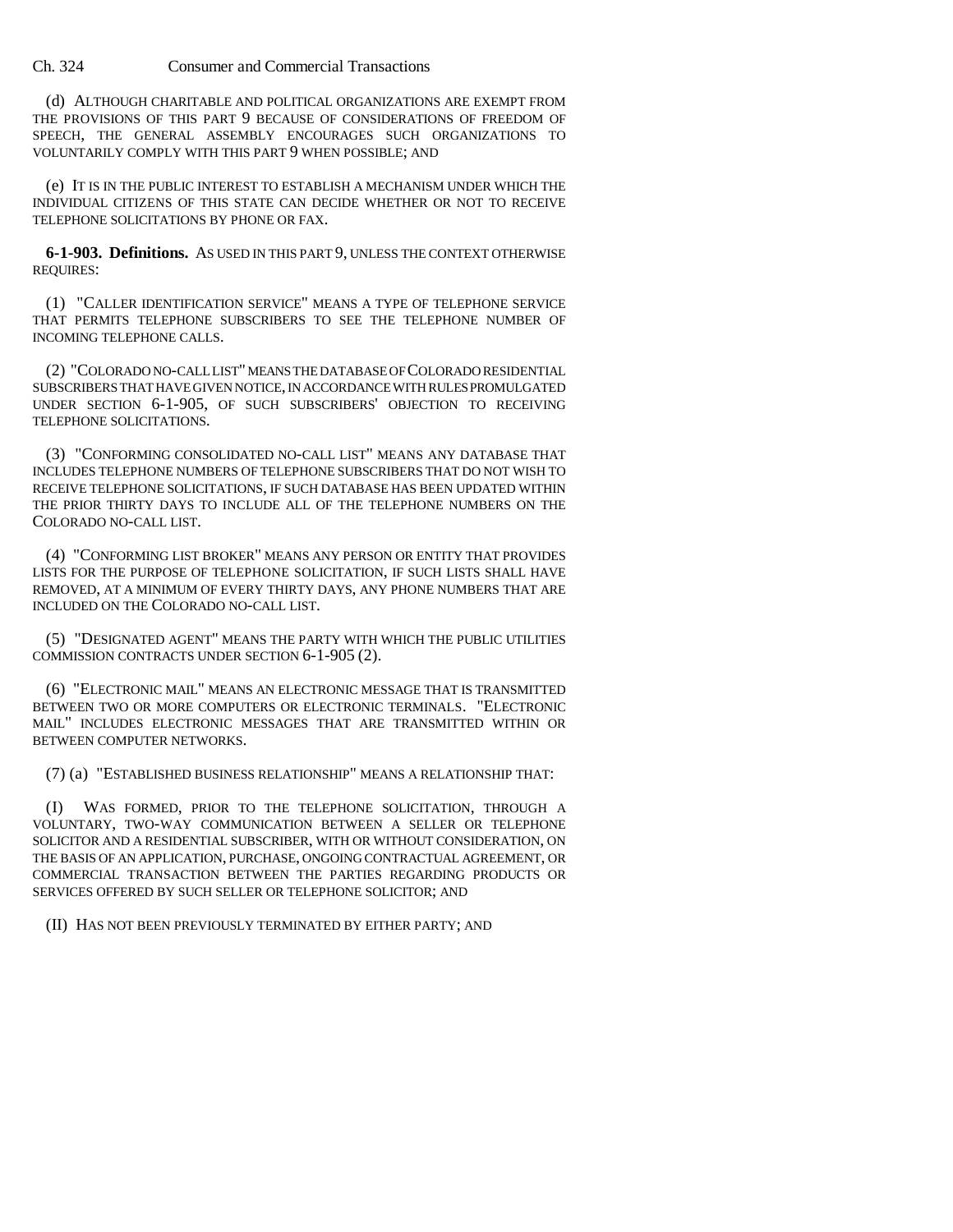(III) CURRENTLY EXISTS OR HAS EXISTED WITHIN THE IMMEDIATELY PRECEDING EIGHTEEN MONTHS.

(b) "ESTABLISHED BUSINESS RELATIONSHIP", WITH RESPECT TO A FINANCIAL INSTITUTION OR AFFILIATE, AS THOSE TERMS ARE DEFINED IN SECTION 527 OF THE FEDERAL "GRAMM-LEACH-BLILEY ACT OF 1999", INCLUDES ANY SITUATION IN WHICH A FINANCIAL INSTITUTION OR AFFILIATE MAKES SOLICITATION CALLS RELATED TO OTHER FINANCIAL SERVICES OFFERED, IF THE FINANCIAL INSTITUTION OR AFFILIATE IS SUBJECT TO THE REQUIREMENTS REGARDING PRIVACY OF TITLE V OF THE FEDERAL "GRAMM-LEACH-BLILEY ACT OF 1999", AND THE FINANCIAL INSTITUTION OR AFFILIATE REGULARLY CONDUCTS BUSINESS IN COLORADO.

(8) "INTERNET" MEANS THE INTERNATIONAL COMPUTER NETWORK CONSISTING OF FEDERAL AND NONFEDERAL, INTEROPERABLE, PACKET-CONTROLLED SWITCHED DATA NETWORKS.

(9) "RESIDENTIAL SUBSCRIBER" MEANS A PERSON WHO HAS SUBSCRIBED TO RESIDENTIAL TELEPHONE SERVICE WITH A LOCAL EXCHANGE PROVIDER, AS DEFINED IN SECTION 40-15-102 (18), C.R.S. "PERSON" ALSO INCLUDES ANY OTHER PERSONS LIVING OR RESIDING WITH SUCH PERSON.

(10) (a) "TELEPHONE SOLICITATION" MEANS ANY VOICE OR TELEFACSIMILE COMMUNICATION OVER A TELEPHONE LINE FOR THE PURPOSE OF ENCOURAGING THE PURCHASE OR RENTAL OF, OR INVESTMENT IN, PROPERTY, GOODS, OR SERVICES.

(b) NOTWITHSTANDING PARAGRAPH (a) OF THIS SUBSECTION (10), "TELEPHONE SOLICITATION" DOES NOT INCLUDE COMMUNICATIONS:

(I) TO ANY RESIDENTIAL SUBSCRIBER WITH THAT SUBSCRIBER'S PRIOR EXPRESS INVITATION OR PERMISSION;

(II) BY OR ON BEHALF OF ANY PERSON OR ENTITY WITH WHOM A RESIDENTIAL SUBSCRIBER HAS AN ESTABLISHED BUSINESS RELATIONSHIP;

(III) FOR THIRTY DAYS AFTER A RESIDENTIAL SUBSCRIBER HAS CONTACTED A BUSINESS TO INQUIRE ABOUT THE POTENTIAL PURCHASE OF GOODS OR SERVICES OR UNTIL THE SUBSCRIBER REQUESTS THAT NO FURTHER CALLS BE MADE, WHICHEVER OCCURS FIRST;

(IV) BY OR ON BEHALF OF A CHARITABLE ORGANIZATION THAT IS REQUIRED TO AND THAT HAS COMPLIED WITH THE NOTICE AND REPORTING REQUIREMENTS OF SECTION 6-16-104 OR IS EXCLUDED FROM SUCH NOTICE AND REPORTING REQUIREMENTS BY SECTION 6-16-103 (7);

(V) MADE FOR THE SOLE PURPOSE OF URGING SUPPORT FOR OR OPPOSITION TO A POLITICAL CANDIDATE OR BALLOT ISSUE; OR

(VI) MADE FOR THE SOLE PURPOSE OF CONDUCTING POLITICAL POLLS OR SOLICITING THE EXPRESSION OF OPINIONS, IDEAS, OR VOTES.

(c) "TELEPHONE SOLICITATION" INCLUDES ANY COMMUNICATION DESCRIBED IN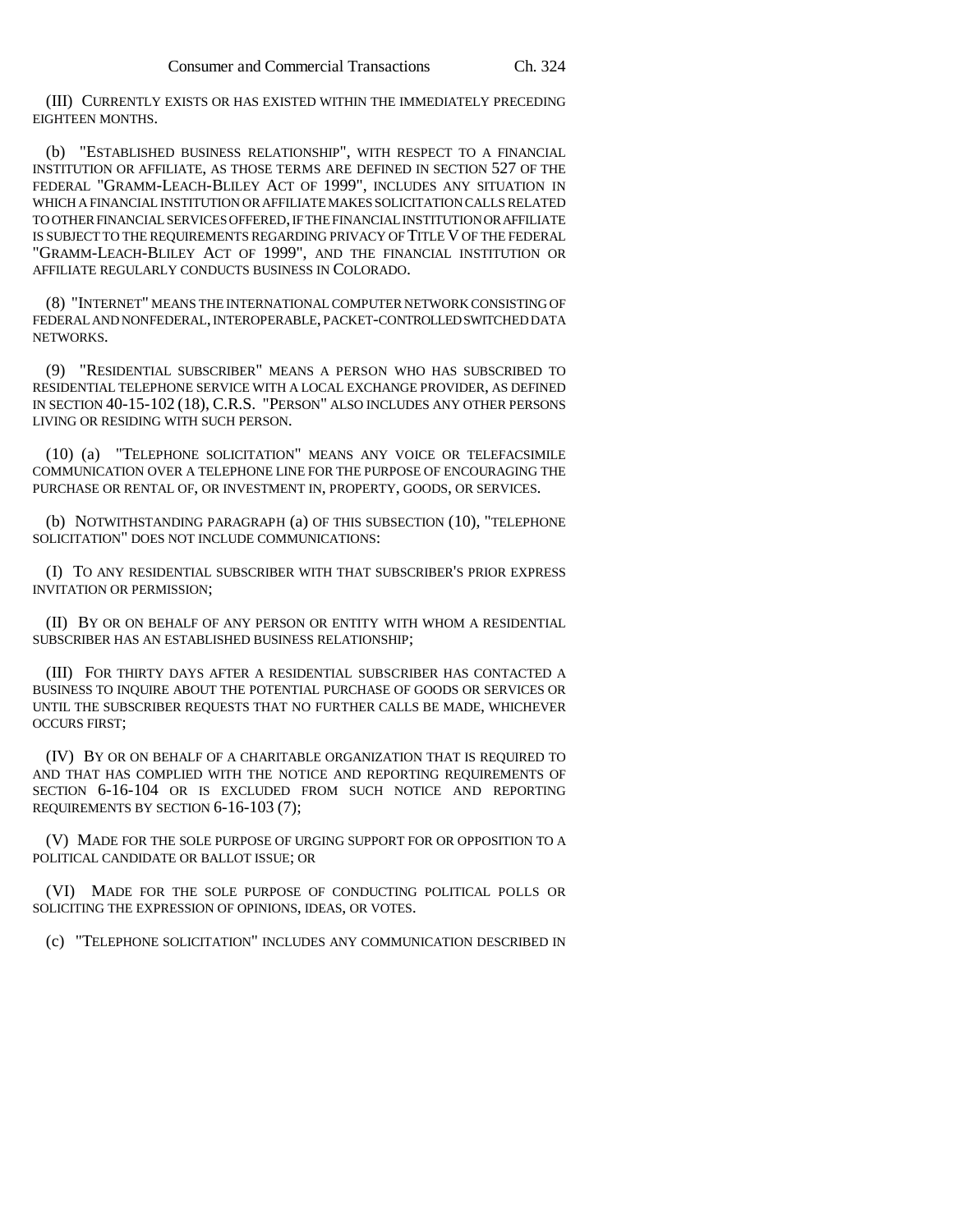Ch. 324 Consumer and Commercial Transactions

PARAGRAPH (a) OF THIS SUBSECTION (10), WHETHER SUCH COMMUNICATION ORIGINATES FROM A LIVE OPERATOR, THROUGH THE USE OF AUTOMATIC DIALING AND RECORDED MESSAGE EQUIPMENT, OR BY OTHER MEANS.

**6-1-904. Unlawful to make telephone solicitations to subscribers on the Colorado no-call list - requirements for telephone solicitations generally.** (1) (a) NO PERSON OR ENTITY SHALL MAKE OR CAUSE TO BE MADE ANY TELEPHONE SOLICITATION TO THE TELEPHONE LINE OF ANY RESIDENTIAL SUBSCRIBER IN THIS STATE WHO HAS ADDED HIS OR HER TELEPHONE NUMBER AND ZIP CODE TO THE COLORADO NO-CALL LIST IN ACCORDANCE WITH RULES PROMULGATED UNDER SECTION 6-1-905.

(b) ANY PERSON OR ENTITY THAT MAKES A TELEPHONE SOLICITATION TO THE TELEPHONE LINE OF ANY RESIDENTIAL SUBSCRIBER IN THIS STATE SHALL REGISTER IN ACCORDANCE WITH THE PROVISIONS OF SECTION 6-1-905 (3) (b) (II).

(2) ANY PERSON OR ENTITY THAT MAKES A TELEPHONE SOLICITATION TO THE TELEPHONE LINE OF ANY RESIDENTIAL SUBSCRIBER IN THIS STATE SHALL COMPLY WITH THE DISCLOSURE REQUIREMENTS OF SECTION 6-1-702.

(3) NO PERSON OR ENTITY THAT MAKES A TELEPHONE SOLICITATION TO THE TELEPHONE LINE OF A RESIDENTIAL SUBSCRIBER IN THIS STATE SHALL KNOWINGLY UTILIZE ANY METHOD TO BLOCK OR OTHERWISE CIRCUMVENT SUCH SUBSCRIBER'S USE OF A CALLER IDENTIFICATION SERVICE WHEN THAT PERSON OR ENTITY'S SERVICE OR EQUIPMENT IS CAPABLE OF ALLOWING THE DISPLAY OF THE NUMBER.

(4) PERSONS OR ENTITIES DESIRING TO MAKE TELEPHONE SOLICITATIONS SHALL UPDATE THEIR COPIES OF THE COLORADO NO-CALL LIST, CONFORMING CONSOLIDATED NO-CALL LIST, OR A LIST OBTAINED FROM A CONFORMING LIST BROKER WITHIN THIRTY DAYS AFTER THE BEGINNING OF EVERY CALENDAR QUARTER, ON OR AFTER JULY 1, 2002, OR UPON THE INITIAL AVAILABILITY AND ACCESSABILITY OF THE COLORADO NO-CALL LIST, WHICHEVER IS EARLIER.

**6-1-905. Establishment and operation of a Colorado no-call list.** (1) THE COLORADO NO-CALL LIST PROGRAM IS HEREBY CREATED FOR THE PURPOSE OF ESTABLISHING A DATABASE TO USE WHEN VERIFYING RESIDENTIAL SUBSCRIBERS IN THIS STATE WHO HAVE GIVEN NOTICE, IN ACCORDANCE WITH RULES PROMULGATED UNDER PARAGRAPH (b) OF SUBSECTION (3) OF THIS SECTION, OF SUCH SUBSCRIBERS' OBJECTION TO RECEIVING TELEPHONE SOLICITATIONS. THE PROGRAM SHALL BE ADMINISTERED BY THE PUBLIC UTILITIES COMMISSION.

(2) NOT LATER THAN JANUARY 1, 2002, THE PUBLIC UTILITIES COMMISSION SHALL CONTRACT WITH A DESIGNATED AGENT, WHICH SHALL MAINTAIN THE WEB SITE AND DATABASE CONTAINING THE COLORADO NO-CALL LIST. IF NO MORE THAN ONE ENTITY BIDS ON THE CONTRACT, THE PUBLIC UTILITIES COMMISSION MAY AWARD, AT ITS DISCRETION, SUCH CONTRACT.

(3) (a) NOT LATER THAN JULY 1, 2002, THE DESIGNATED AGENT, USING THE DESIGNATED STATE INTERNET WEB SITE, SHALL DEVELOP AND MAINTAIN THE COLORADO NO-CALL LIST DATABASE WITH INFORMATION PROVIDED BY RESIDENTIAL SUBSCRIBERS.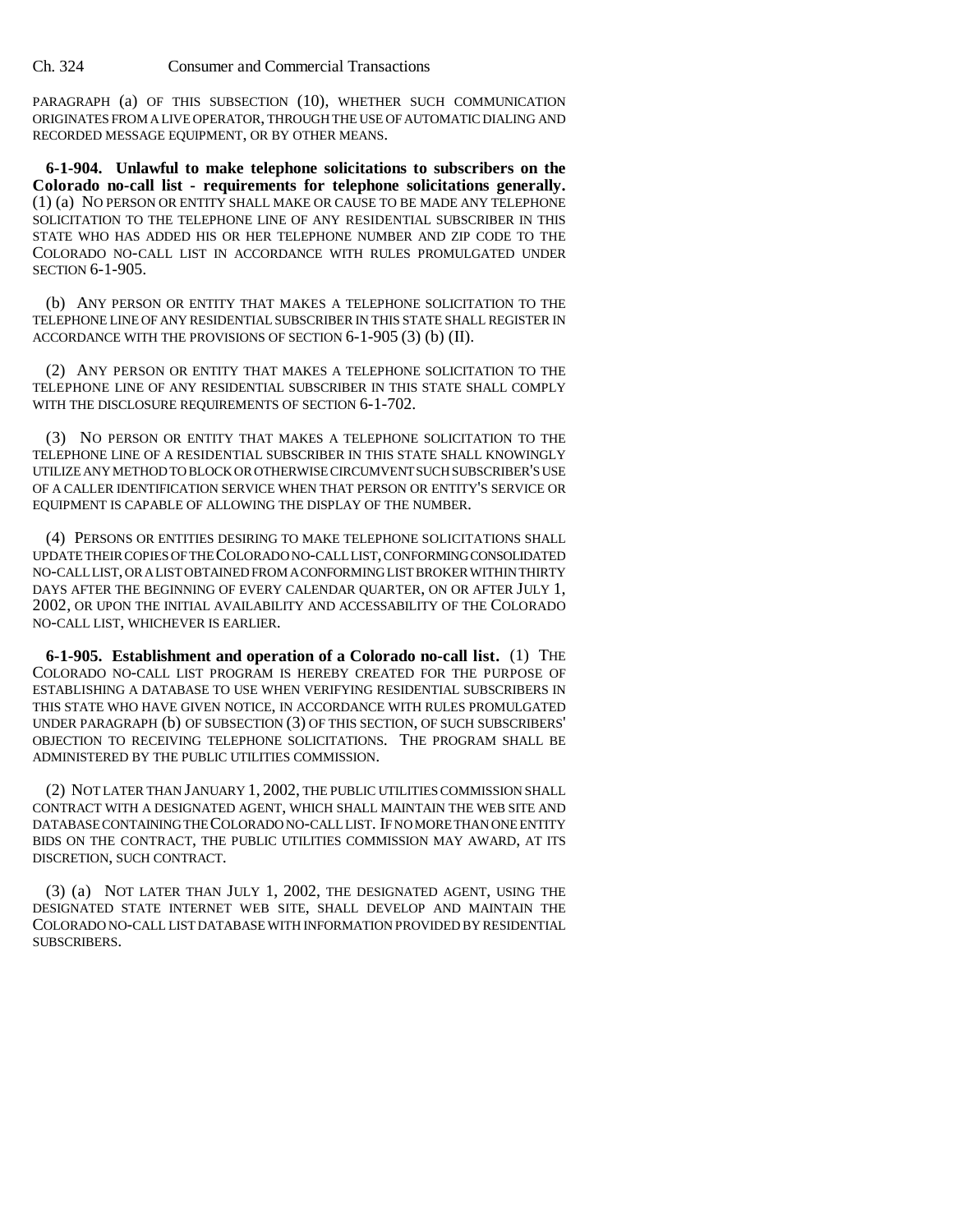(b) THE PUBLIC UTILITIES COMMISSION SHALL ESTABLISH, BY RULE, GUIDELINES FOR THE DESIGNATED AGENT FOR THE DEVELOPMENT AND MAINTENANCE OF THE COLORADO NO-CALL LIST SO THAT THE NO-CALL LIST CAN EASILY BE ACCESSED BY PERSONS OR ENTITIES DESIRING TO MAKE TELEPHONE SOLICITATIONS, AND BY STATE AND LOCAL LAW ENFORCEMENT AGENCIES. NO LATER THAN APRIL 1, 2002, THE PUBLIC UTILITIES COMMISSION SHALL PROMULGATE RULES THAT:

(I) SPECIFY THAT THERE SHALL BE NO COST FOR A RESIDENTIAL SUBSCRIBER TO PROVIDE NOTIFICATION TO THE DESIGNATED AGENT THAT SUCH SUBSCRIBER OBJECTS TO RECEIVING TELEPHONE SOLICITATIONS;

(II) SPECIFY THAT THERE SHALL BE AN ANNUAL REGISTRATION FEE OF NOT MORE THAN FIVE HUNDRED DOLLARS FOR PERSONS OR ENTITIES THAT WISH TO MAKE TELEPHONE SOLICITATIONS OR OTHERWISE ACCESS THE DATABASE OF TELEPHONE NUMBERS AND ZIP CODES CONTAINED IN THE COLORADO NO-CALL LIST DATABASE. THE PUBLIC UTILITIES COMMISSION SHALL DETERMINE SUCH FEE ON A SLIDING SCALE SO THAT PERSONS OR ENTITIES WITH FEWER THAN FIVE EMPLOYEES SHALL PAY NO FEE. IN ADDITION, THERE SHALL BE NO FEE CHARGED TO CONFORMING LIST BROKERS OR NONPROFIT CORPORATIONS, AS DEFINED IN SECTION 7-121-401 (26), C.R.S. THE MAXIMUM FEE SHALL BE CHARGED ONLY TO PERSONS OR ENTITIES WITH MORE THAN ONE THOUSAND EMPLOYEES. MONEYS COLLECTED FROM SUCH FEES SHALL COVER THE DIRECT AND INDIRECT COSTS RELATED TO THE CREATION AND OPERATION OF THE COLORADO NO-CALL LIST. MONEYS FROM SUCH FEES SHALL BE COLLECTED BY AND PAID DIRECTLY TO THE DESIGNATED AGENT. THE PUBLIC UTILITIES COMMISSION SHALL HAVE THE AUTHORITY TO ANNUALLY ADJUST THE FEES BELOW THE STATED MAXIMUM BASED ON REVENUE HISTORY OF THE FEES RECEIVED BY THE DESIGNATED AGENT. THE DESIGNATED AGENT SHALL PROVIDE MEANS FOR ON-LINE REGISTRATION AND CREDIT CARD PAYMENT OF FEES CHARGED PURSUANT TO THIS SUBPARAGRAPH (II). EACH SUCH PERSON OR ENTITY SHALL PROVIDE A CURRENT BUSINESS NAME, BUSINESS ADDRESS, EMAIL ADDRESS IF AVAILABLE, AND TELEPHONE NUMBER WHEN INITIALLY REGISTERING FOR THE NO-CALL LIST. THIS INFORMATION SHALL BE UPDATED WHEN CHANGES OCCUR.

(III) SPECIFY THAT THE METHOD BY WHICH EACH RESIDENTIAL SUBSCRIBER MAY GIVE NOTICE TO THE DESIGNATED AGENT OF HIS OR HER OBJECTION TO RECEIVING SUCH SOLICITATIONS, OR MAY REVOKE SUCH NOTICE, SHALL BE EXCLUSIVELY BY ENTERING THE AREA CODE, PHONE NUMBER, AND ZIP CODE OF THE SUBSCRIBER DIRECTLY INTO THE DATABASE VIA THE DESIGNATED STATE INTERNET WEB SITE OR BY USING A TOUCH-TONE PHONE TO ENTER THE AREA CODE, PHONE NUMBER, AND ZIP CODE OF THE SUBSCRIBER VIA A DESIGNATED STATEWIDE, TOLL-FREE TELEPHONE NUMBER MAINTAINED BY THE DESIGNATED AGENT AS A PART OF THE COLORADO NO-CALL LIST;

(IV) SPECIFY THAT THE DATE OF EVERY NOTICE RECEIVED IN ACCORDANCE WITH SUBPARAGRAPH (III) OF THIS PARAGRAPH (b) BE RECORDED AND INCLUDED AS PART OF THE INFORMATION IN THE NO-CALL LIST;

(V) REQUIRE THE DESIGNATED AGENT TO PROVIDE UPDATED INFORMATION ABOUT THE COLORADO NO-CALL LIST PROGRAM ON THE DESIGNATED STATE WEB SITE, SUBJECT TO SUPERVISION BY THE PUBLIC UTILITIES COMMISSION;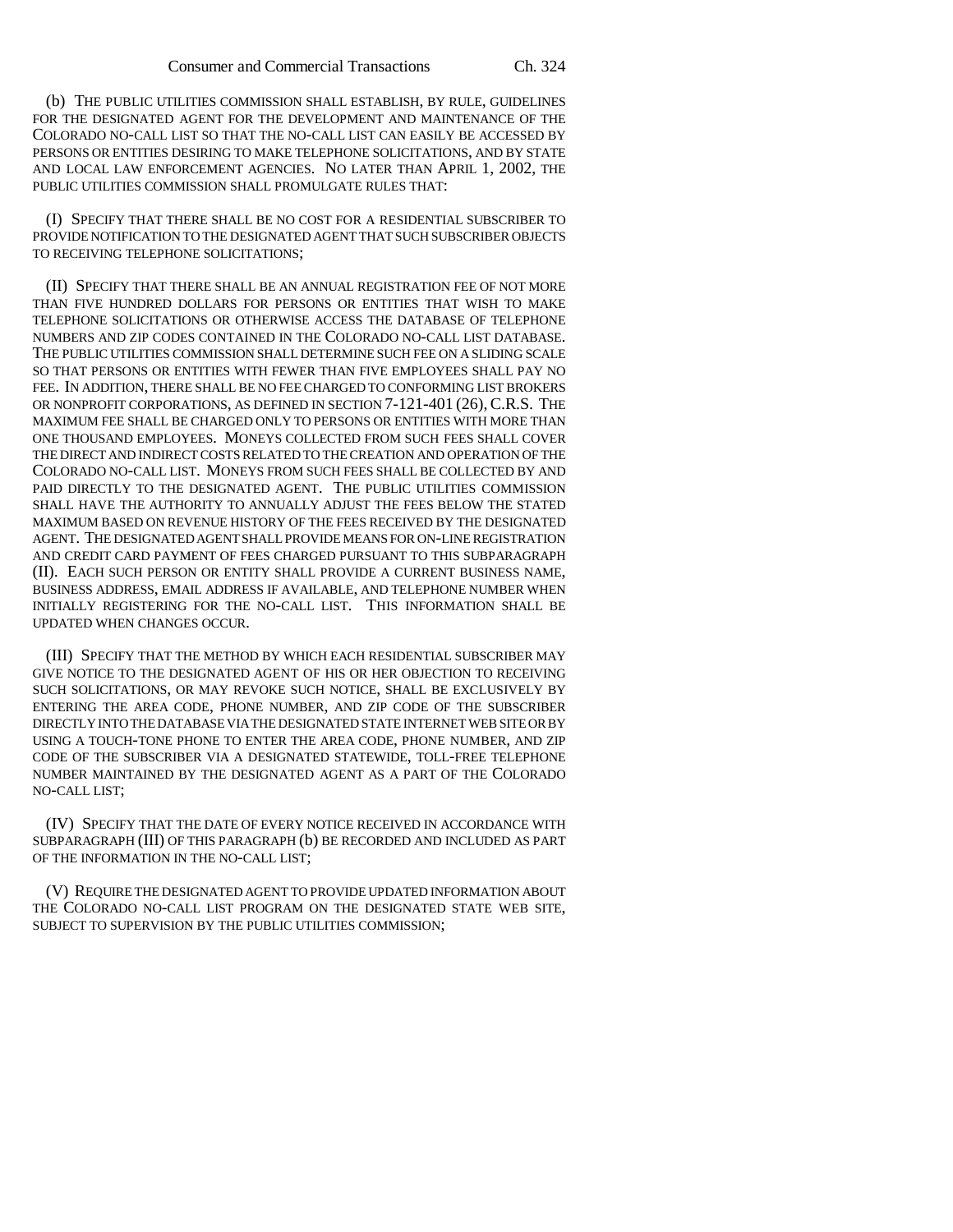(VI) PROHIBIT THE DESIGNATED AGENT OR ANY PERSON OR ENTITY COLLECTING INFORMATION TO BE TRANSMITTED TO THE DESIGNATED AGENT FROM MAKING ANY USE OR DISTRIBUTION OF SUBSCRIBER INFORMATION CONTAINED IN THE NO-CALL LIST EXCEPT AS EXPRESSLY AUTHORIZED UNDER THIS PART 9;

(VII) SPECIFY THE METHODS BY WHICH ADDITIONS, DELETIONS, CHANGES, AND MODIFICATIONS SHALL BE MADE TO THE COLORADO NO-CALL LIST DATABASE AND HOW UPDATES OF THE DATABASE SHALL BE MADE AVAILABLE TO PERSONS OR ENTITIES DESIRING SUCH UPDATES. SUCH METHODS SHALL INCLUDE PROVISIONS TO REMOVE FROM THE COLORADO NO-CALL LIST, ON AT LEAST AN ANNUAL BASIS, ANY TELEPHONE NUMBER THAT HAS BEEN DISCONNECTED OR REASSIGNED.

(VIII) REQUIRE THE DESIGNATED AGENT TO MAINTAIN AN AUTOMATED, ON-LINE COMPLAINT SYSTEM FOR RESIDENTIAL SUBSCRIBERS TO REPORT SUSPECTED VIOLATIONS OVER THE INTERNET WEB SITE. THE AUTOMATED, ON-LINE COMPLAINT SYSTEM SHALL HAVE THE CAPABILITY TO COLLECT, SORT, AND REPORT SUSPECTED VIOLATIONS TO THE APPROPRIATE STATE ENFORCEMENT AGENCY ELECTRONICALLY FOR ENFORCEMENT PURPOSES.

(IX) SPECIFY THAT THE NO-CALL LIST SHALL BE AVAILABLE ON LINE AT THE COLORADO NO-CALL LIST WEB SITE TO A PERSON OR ENTITY DESIRING TO MAKE TELEPHONE SOLICITATIONS IF THE PERSON OR ENTITY HAS REGISTERED IN ACCORDANCE WITH THE PROVISIONS OF SUBPARAGRAPH (II) OF THIS PARAGRAPH (b). THE LIST SHALL BE AVAILABLE IN A TEXT OR OTHER COMPATIBLE FORMAT, AT THE DISCRETION OF THE PUBLIC UTILITIES COMMISSION, BUT SHALL ALLOW TELEPHONE SOLICITORS TO SELECT AND SORT BY SPECIFIC ZIP CODES AND TELEPHONE AREA CODES. TELEPHONE SOLICITORS AND CONFORMING LIST BROKERS SHALL NOT RECEIVE ADDITIONAL COMPENSATION FOR DISTRIBUTING THE COLORADO NO-CALL LIST, BUT ARE ENCOURAGED TO FREELY DISTRIBUTE THE COLORADO NO-CALL LIST AT NO COST.

(X) SPECIFY SUCH OTHER MATTERS RELATING TO THE DATABASE AS THE PUBLIC UTILITIES COMMISSION DEEMS NECESSARY OR DESIRABLE.

(c) IF THE APPROPRIATE FEDERAL AGENCY ESTABLISHES A SINGLE NATIONAL DATABASE OF TELEPHONE NUMBERS OF RESIDENTIAL SUBSCRIBERS WHO OBJECT TO RECEIVING TELEPHONE SOLICITATIONS, THE DESIGNATED AGENT SHALL INCLUDE THAT PORTION OF SUCH SINGLE NATIONAL DATABASE THAT RELATES TO COLORADO IN THE COLORADO NO-CALL LIST ESTABLISHED UNDER THIS PART 9.

(4) THE STATE SHALL NOT BE LIABLE TO ANY PERSON FOR GATHERING, MANAGING, OR USING INFORMATION IN THE COLORADO NO-CALL LIST DATABASE PURSUANT TO THIS PART 9 AND FOR ENFORCING THE PROVISIONS OF THIS PART 9.

THE DESIGNATED AGENT SHALL NOT BE LIABLE TO ANY PERSON FOR PERFORMING ITS DUTIES UNDER THIS PART 9 UNLESS, AND ONLY TO THE EXTENT THAT, THE DESIGNATED AGENT COMMITS A WILLFUL AND WANTON ACT OR OMISSION.

(6) BEGINNING NOT LATER THAN JULY 1, 2002, THE DESIGNATED AGENT SHALL UPDATE THE DATABASE, ON AN ONGOING BASIS, WITH INFORMATION PROVIDED BY RESIDENTIAL SUBSCRIBERS AND LOCAL EXCHANGE PROVIDERS.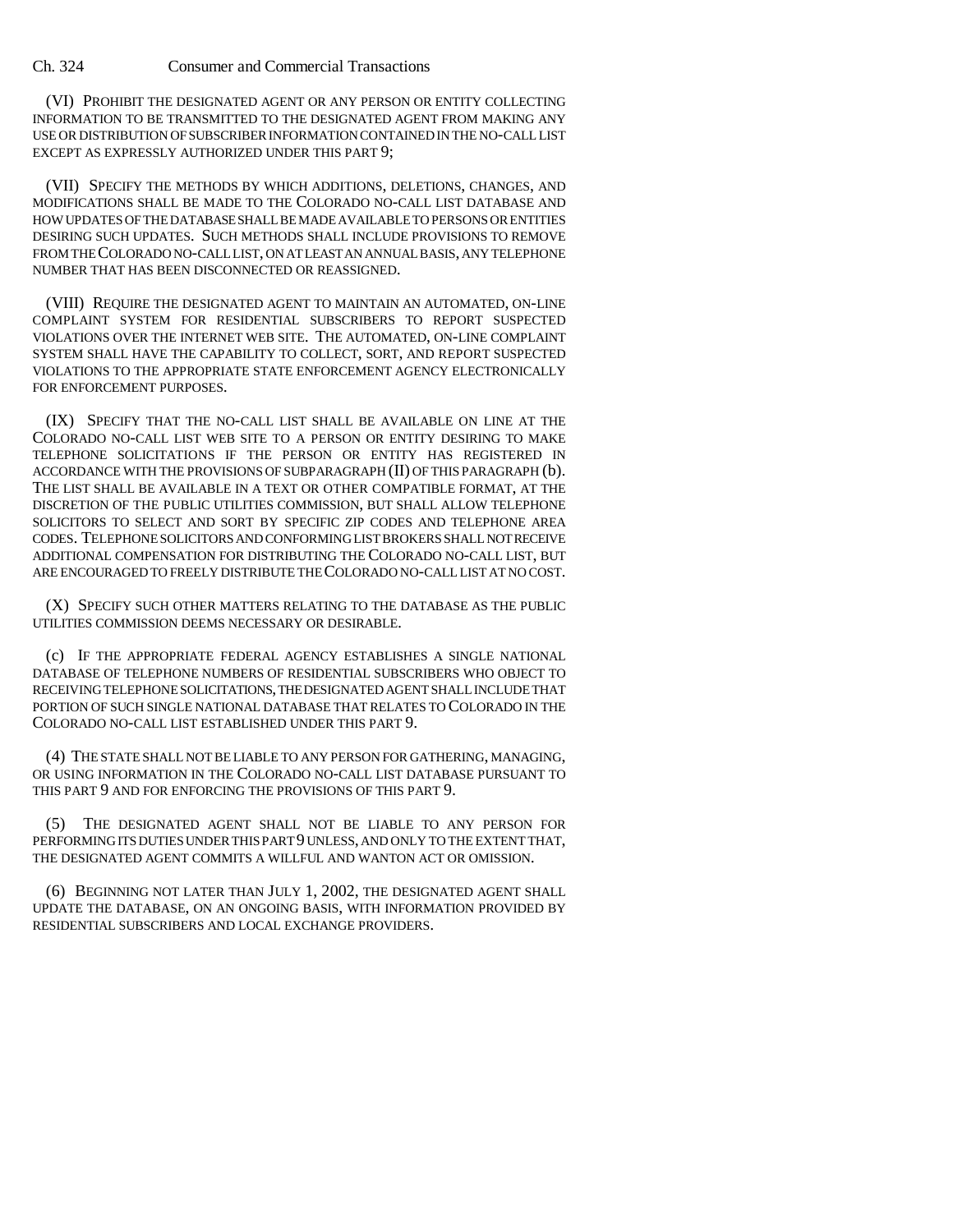(7) NO PERSON SHALL PLACE THE TELEPHONE NUMBER OF ANOTHER PERSON ON THE COLORADO NO-CALL LIST WITHOUT THE AUTHORIZATION OF THE PERSON TO WHOM THE NUMBER IS ASSIGNED.

(8) BEGINNING NOT LATER THAN JULY 1, 2002, THE PUBLIC UTILITIES COMMISSION SHALL SUBMIT A REPORT TO THE JOINT BUDGET COMMITTEE EVERY SIX MONTHS. THIS REPORT SHALL INCLUDE FEE REVENUES RECEIVED IN THE PREVIOUS SIX MONTHS, EXPENDITURES FOR ADMINISTRATION OF THE PROGRAM FOR THE PREVIOUS SIX MONTHS, PROJECTIONS OF FEE REVENUES FOR THE NEXT TWELVE MONTHS, AND PROJECTIONS OF EXPENDITURES FOR ADMINISTRATION OF THE PROGRAM FOR THE NEXT TWELVE MONTHS. EXPENDITURES FOR ADMINISTRATION OF THE PROGRAM INCLUDE THE EXPENDITURES OF THE DESIGNATED AGENT AND EXPENDITURES OF THE PUBLIC UTILITIES COMMISSION.

**6-1-906. Enforcement - penalties - defenses.** (1) ON AND AFTER JULY 1, 2002, VIOLATION OF ANY PROVISION OF THIS PART 9 CONSTITUTES A DECEPTIVE TRADE PRACTICE UNDER THE PROVISIONS OF SECTION 6-1-105 (1) AND MAY BE ENFORCED UNDER SECTIONS 6-1-110, 6-1-112, AND 6-1-113. NO STATE ENFORCEMENT ACTION UNDER THIS PART 9 MAY BE BROUGHT AGAINST A PERSON OR ENTITY FOR FEWER THAN THREE VIOLATIONS PER MONTH.

(2) NOTWITHSTANDING SUBSECTION (1) OF THIS SECTION, IT SHALL NOT BE A VIOLATION OF THIS PART 9 IF:

(a) THE PERSON OR ENTITY HAS OTHERWISE FULLY COMPLIED WITH THE PROVISIONS OF THIS PART 9 AND HAS ESTABLISHED AND IMPLEMENTED, PRIOR TO THE VIOLATION, WRITTEN PRACTICES AND PROCEDURES TO EFFECTIVELY PREVENT TELEPHONE SOLICITATIONS IN VIOLATION OF THIS PART 9; OR

(b) THE VIOLATION RESULTED FROM AN ERROR IN TRANSCRIPTION OR OTHER TECHNICAL DEFECT, NOT THE FAULT OF THE PERSON OR ENTITY, THAT CAUSED THE INFORMATION IN THE NO-CALL LIST AS RECEIVED BY THE PERSON OR ENTITY TO DIFFER FROM THE INFORMATION THAT WAS OR SHOULD HAVE BEEN INCLUDED IN THE NO-CALL LIST AS TRANSMITTED BY THE DESIGNATED AGENT.

(3) THE REMEDIES, DUTIES, PROHIBITIONS, AND PENALTIES OF THIS SECTION ARE NOT EXCLUSIVE AND ARE IN ADDITION TO ALL OTHER CAUSES OF ACTION, REMEDIES, AND PENALTIES PROVIDED BY LAW.

(4) NO PROVIDER OF TELEPHONE CALLER IDENTIFICATION SERVICE SHALL BE HELD LIABLE FOR VIOLATIONS OF THIS PART 9 COMMITTED BY OTHER PERSONS OR ENTITIES.

**6-1-907. Acceptance of gifts, grants, and donations.** THE PUBLIC UTILITIES COMMISSION MAY ACCEPT AND EXPEND MONEYS FROM GIFTS, GRANTS, AND DONATIONS FOR PURPOSES OF ADMINISTERING THE PROVISIONS OF THIS PART 9.

**6-1-908. Severability.** IF ANY PROVISION OF THIS PART 9 OR THE APPLICATION THEREOF TO ANY PERSON OR CIRCUMSTANCES IS HELD INVALID, SUCH INVALIDITY SHALL NOT AFFECT OTHER PROVISIONS OR APPLICATIONS OF THIS PART 9 WHICH CAN BE GIVEN EFFECT WITHOUT THE INVALID PROVISION OR APPLICATION, AND TO THIS END THE PROVISIONS OF THIS PART 9 ARE DECLARED TO BE SEVERABLE.